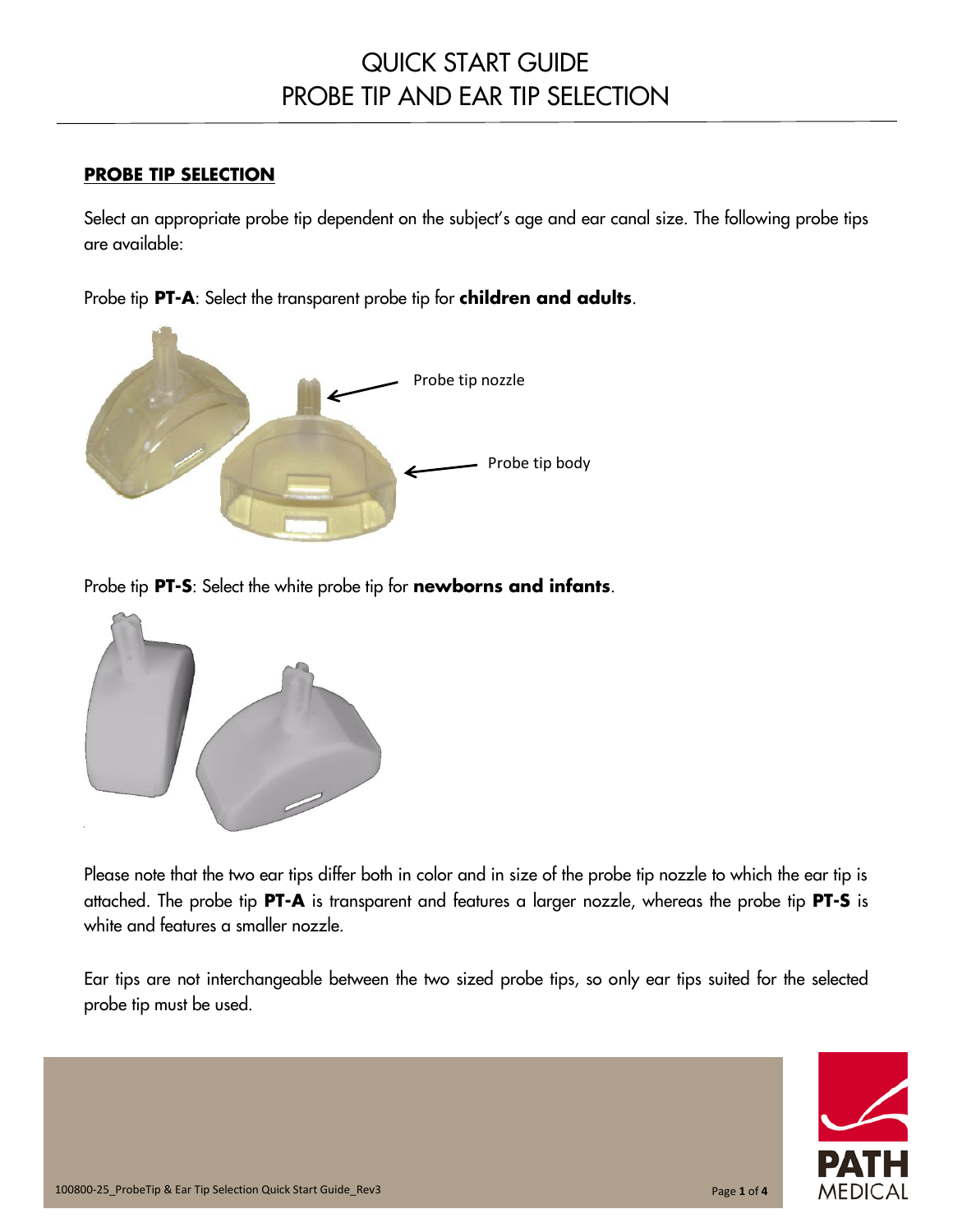### **EAR TIP SELECTION**

Please select an ear tip suited to the chosen type of probe tip (PT-A or PT-S) and dependent on the subject's ear canal size. The following ear tips with different shapes and diameters are available:

### EAR TIPS **ET** AND **PM** FOR TRANSPARENT PROBE TIP **PT-A**:



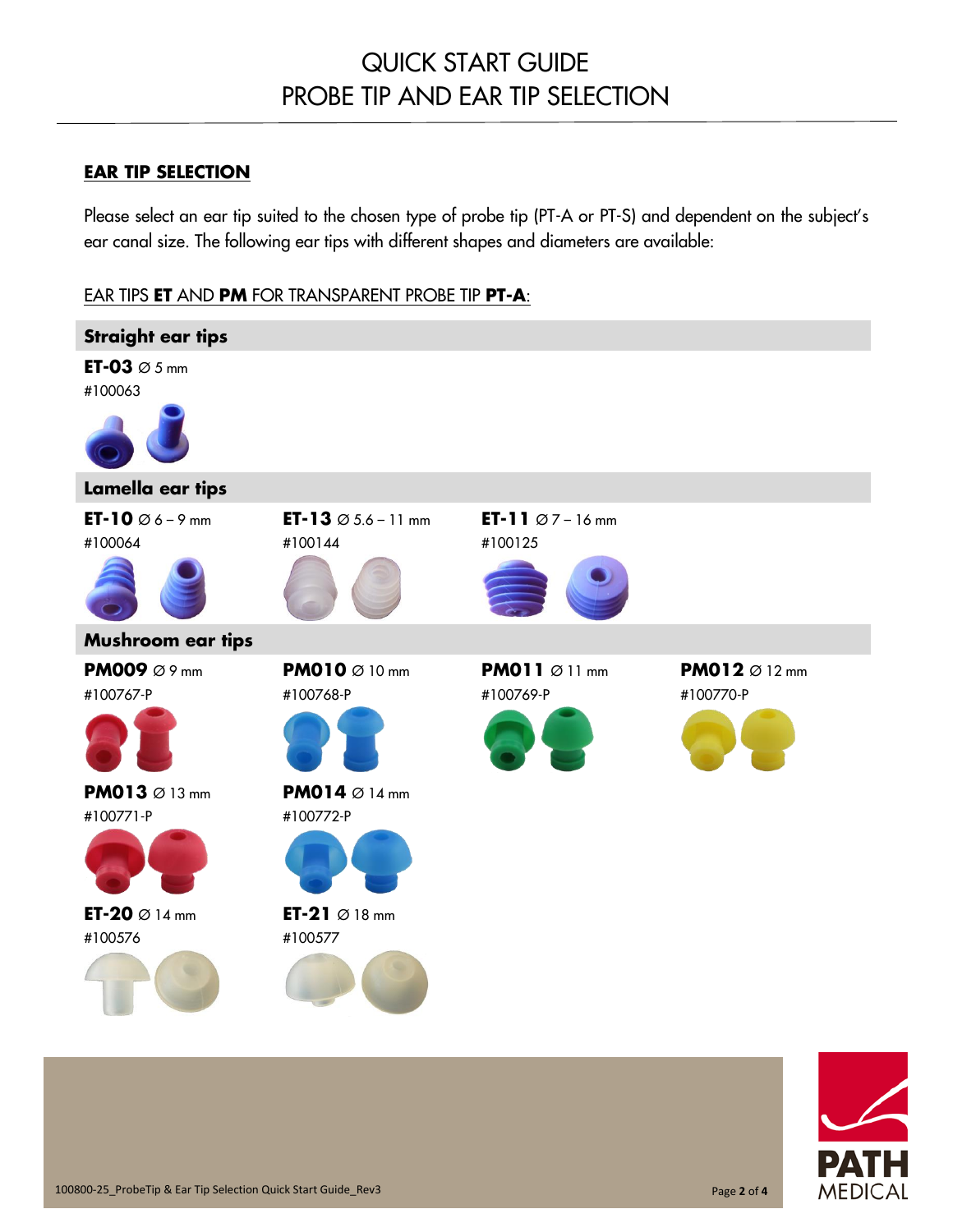# QUICK START GUIDE PROBE TIP AND EAR TIP SELECTION



Please make sure that the selected ear tip properly fits into the ear canal. Once inserted, the ear tip should remain in the fitted position. Before inserting a foam tip, squeeze the foam. After inserting the foam tip wait a few seconds to allow the foam to extend. If leakage is indicated on the device screen when starting a test, reposition the ear tip in the ear canal and/or try another ear tip size or shape before restarting the test.